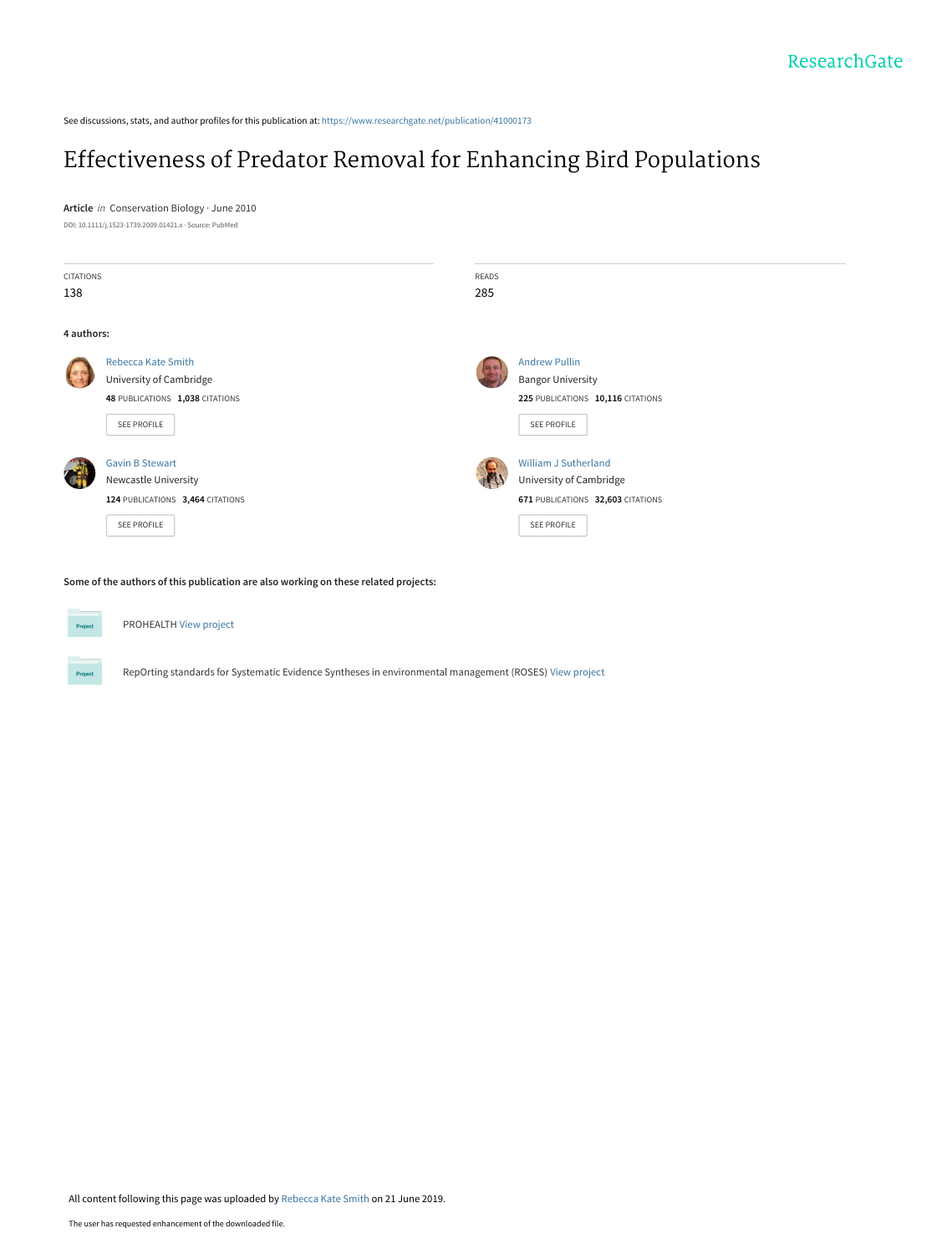# **Effectiveness of Predator Removal for Enhancing Bird Populations**

REBECCA K. SMITH,∗‡ ANDREW S. PULLIN,† GAVIN B. STEWART,† AND WILLIAM J. SUTHERLAND<sup>∗</sup>

<sup>∗</sup>Conservation Science Group, Department of Zoology, University of Cambridge, Downing Street, Cambridge CB2 3EJ, United Kingdom

†Centre for Evidence-Based Conservation, School of the Environment and Natural Resources, Bangor University, Deiniol Road, Bangor LL57 2UW, United Kingdom

**Abstract:** *Predation pressure on vulnerable bird species has made predator control an important issue for international nature conservation. Predator removal by culling or translocation is controversial, expensive, and time-consuming, and results are often temporary. Thus, it is important to assess its effectiveness from all available evidence. We used explicit systematic review methodology to determine the impact of predator removal on four measurable responses in birds: breeding performance (hatching success and fledging success) and population size (breeding and postbreeding). We used meta-analysis to summarize results from 83 predator removal studies from six continents. We also investigated whether characteristics of the prey, predator species, location, and study methodology explained heterogeneity in effect sizes. Removing predators increased hatching success, fledging success, and breeding populations. Removing all predator species achieved a significantly larger increase in breeding population than removing only a subset. Postbreeding population size was not improved on islands, or overall, but did increase on mainlands. Heterogeneity in effect sizes for the four population parameters was not explained by whether predators were native or introduced; prey were declining, migratory, or game species; or by the study methodology. Effect sizes for fledging success were smaller for ground-nesting birds than those that nest elsewhere, but the difference was not significant. We conclude that current evidence indicates that predator removal is an effective strategy for the conservation of vulnerable bird populations. Nevertheless, the ethical and practical problems associated with predator removal may lead managers to favor alternative, nonlethal solutions. Research is needed to provide and synthesize data to determine whether these are effective management practices for future policies on bird conservation*.

**Keywords:** bird conservation, culling, evidence-based conservation, hatching success, meta-analysis, predator eradication, systematic review methodology

Efectividad de la Remocion de Depredadores para Incrementar las Poblaciones de Aves ´

**Resumen:** *La presion de depredaci ´ on sobre especies vulnerables de aves ha hecho del control de ´ depredadores un tema importante para la conservación internacional de la naturaleza. La remoción de depredadores por seleccion o translocaci ´ on es controvertida, costosa y lenta, y los resultados a menudo son ´ temporales. Por lo tanto, es importante evaluar su efectividad a partir de toda la evidencia disponible. Usamos un m´etodo de revision sistem ´ atica para determinar el impacto de la remoci ´ on de depredadores sobre ´ cuatro respuestas cuantificables en aves: rendimiento reproductivo (´exito de eclosion y volantones) y tama ´ no˜ poblacional (pre- y post-reproduccion). Utilizamos un meta-an ´ alisis para resumir resultados de 83 estudios de ´ remocion de depredadores en seis continentes. Tambi ´ ´en investigamos s´ı las caracter´ısticas de la presa, especie de depredador, localidad y m´etodo del estudio explicaban la heterogeneidad en la dimension de los efectos. ´* La remoción de depredadores incrementó el éxito de eclosión, el éxito de volantones y las poblaciones re*productivas. La remocion de todas las especies de depredadores result ´ o en un incremento significativamente ´*

‡*email r.k.smith@durham.ac.uk Paper submitted February 25, 2009; revised manuscript accepted August 3, 2009.*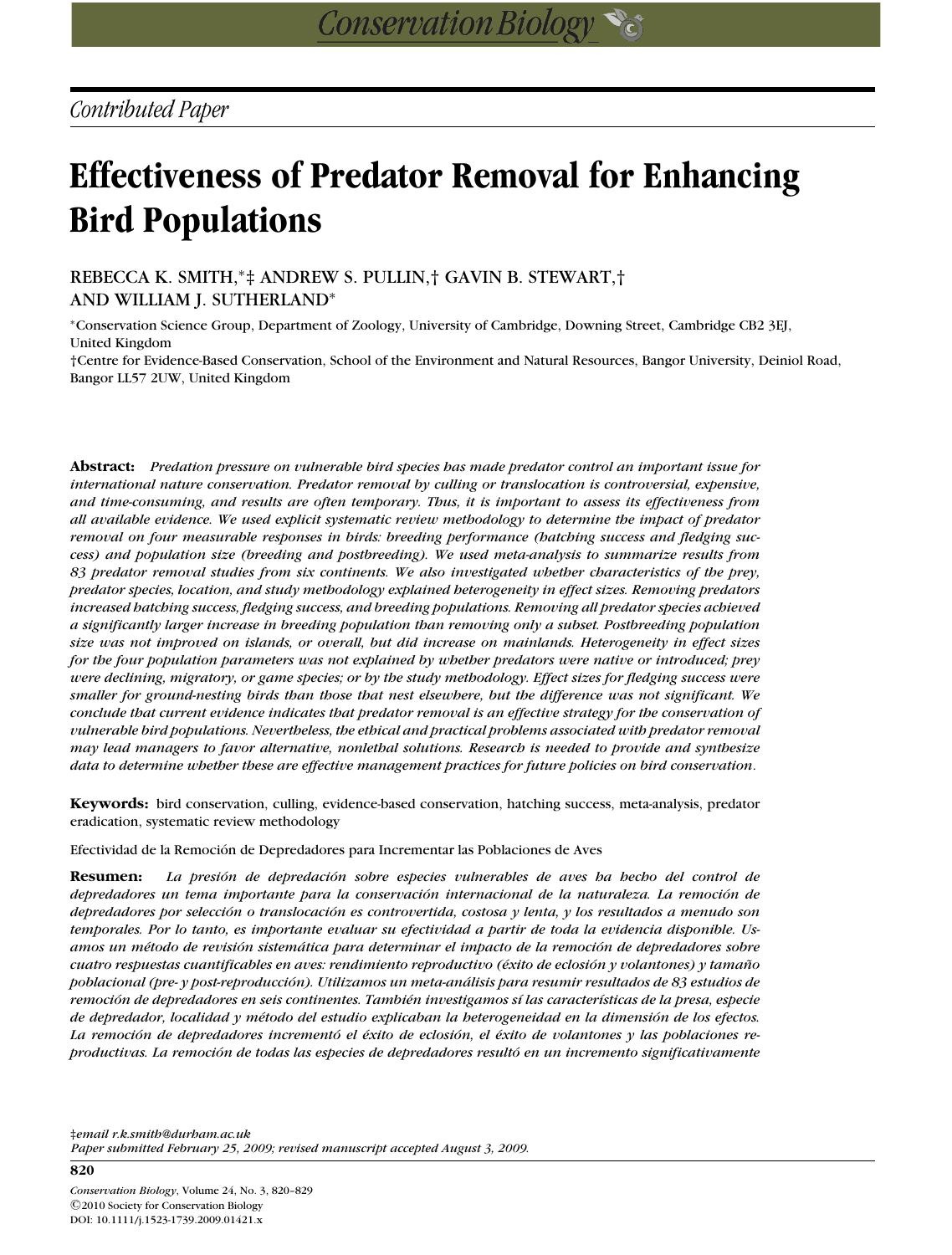*mayor en la población reproductiva que la remoción de solo un subconjunto. El tamaño de la población post-reproductiva no incremento en islas, o en general, pero s ´ ´ı incremento en tierra firme. La heterogeneidad ´ en las dimensiones de los efectos para los cuatro parametros poblacionales no fue explicada por el origen ´ nativo o introducido de los depredadores; s´ı las presas eran especies en declinacion, migratorias o cineg ´ ´eticas; o por el m´etodo utilizado. Las dimensiones de los efectos para el ´exito de volantones fueron menores para especies que anidan sobre el suelo que las que anidan en otros sitios, pero la diferencia no fue significativa. Concluimos que la evidencia actual indica que la remocion de depredadores es una estrategia efectiva para ´ la conservacion de poblaciones vulnerables de aves. Sin embargo, los problemas ´ ´eticos y practicos asociados ´ con la remocion de depredadores pueden hacer que los gestores prefieran soluciones alternativas no letales. Se ´ requiere investigacion para proporcionar y sintetizar datos para determinar s ´ ´ı estas son practicas de manejo ´* efectivas para futuras políticas para la conservación de aves.

**Palabras Clave:** conservación basada en evidencias, conservación de aves, erradicación de depredadores, éxito de eclosión, meta-análisis, metodología de revisión sistemática, selección

#### **Introduction**

Concern over predation pressure on vulnerable bird species has arisen following two main types of humanmediated environmental change: population growth of native predator species facilitated by scavenging on human waste during lean periods (e.g., Chautan et al. 1998), and non-native predators that have been distributed beyond their natural range, for example, to oceanic islands (e.g., Blackburn et al. 2004; Jones et al. 2008). For bird species that have become endangered through other means, natural predation can become a serious additional problem (e.g., Terborgh 1989; Krebs et al. 1999). In other cases, the wider habitat has become unsuitable, so conservation requires maintaining bird populations at high densities in the few remaining suitable habitat patches, where they can be unusually vulnerable to predation (Hill 1988).

Of the 110 bird species of oceanic islands that have become extinct since the 1600s, introduced predators were responsible for 34% (Groombridge 1992), and 326 threatened species (nearly 30% of the global total) are currently at risk from alien invasive species (Stattersfield et al. 2004). The total removal or reduction of predators by culling or translocation—for the protection of populations of vulnerable prey species is, therefore, an important issue for nature conservation.

Despite the long history of predator removal in parts of Europe and much of the United States, mainly to increase populations of birds for hunting, it remains a controversial topic. Not only are there animal welfare issues associated with killing predators (Perry & Perry 2008), there are also often high costs, in terms of finance and effort that could potentially be used more effectively on alternative interventions. In addition, conflicts of interest may arise when the predator species itself is of high conservation concern. Both the Hen Harrier (*Circus cyaneus*) and Golden Eagle (*Aquila chrysaetos*) have historically been persecuted in the United Kingdom as predators of game birds, and Hen Harriers are now locally or regionally extinct in many areas because of predator control in the interests of, for example, maximizing harvests of Red Grouse (*Lagopus lagopus scoticus*) (Thirgood et al. 2000). Because predator removal is an emotive and widely practiced method of protecting birds, it is important to evaluate its efficacy from all available evidence.

There have been several reviews of predator removal as a conservation measure for bird species (e.g., Newton 1993, Newton 1998; Côté & Sutherland 1997; Nordström 2003; Gibbons et al. 2007), but only Côté and Sutherland (1997) summarized the evidence quantitatively. From their review of 20 studies they concluded that predator removal serves the interests of game management (to enhance harvestable postbreeding populations) more often than those of conservation managers (who aim to maintain or increase breeding populations of birds). Many new predator-removal measures have been implemented in the 10 years since Côté and Sutherland's review (1997).

Evidence-based conservation (Sutherland et al. 2004) aims to base practice on the collation of evidence. Therefore, we sought to use explicit, systematic review methodology (Pullin & Stewart 2006) to determine the impact of predator removal on bird breeding performance (hatching success and fledging success) and population size (breeding and postbreeding). We also investigated the role of certain factors in explaining some of the heterogeneity in results from studies, including characteristics of prey species, what predators were removed, location, and study design. There are ethical, financial, and practical issues related to predator removal and conservation issues related to removal of native predators, but we do not address these topics here.

#### **Methods**

In a systematic review, comprehensive literature searches are conducted to obtain data from published and unpublished research findings. Then, study methodologies are critically appraised and evidence is synthesized to provide empirical answers to predefined research questions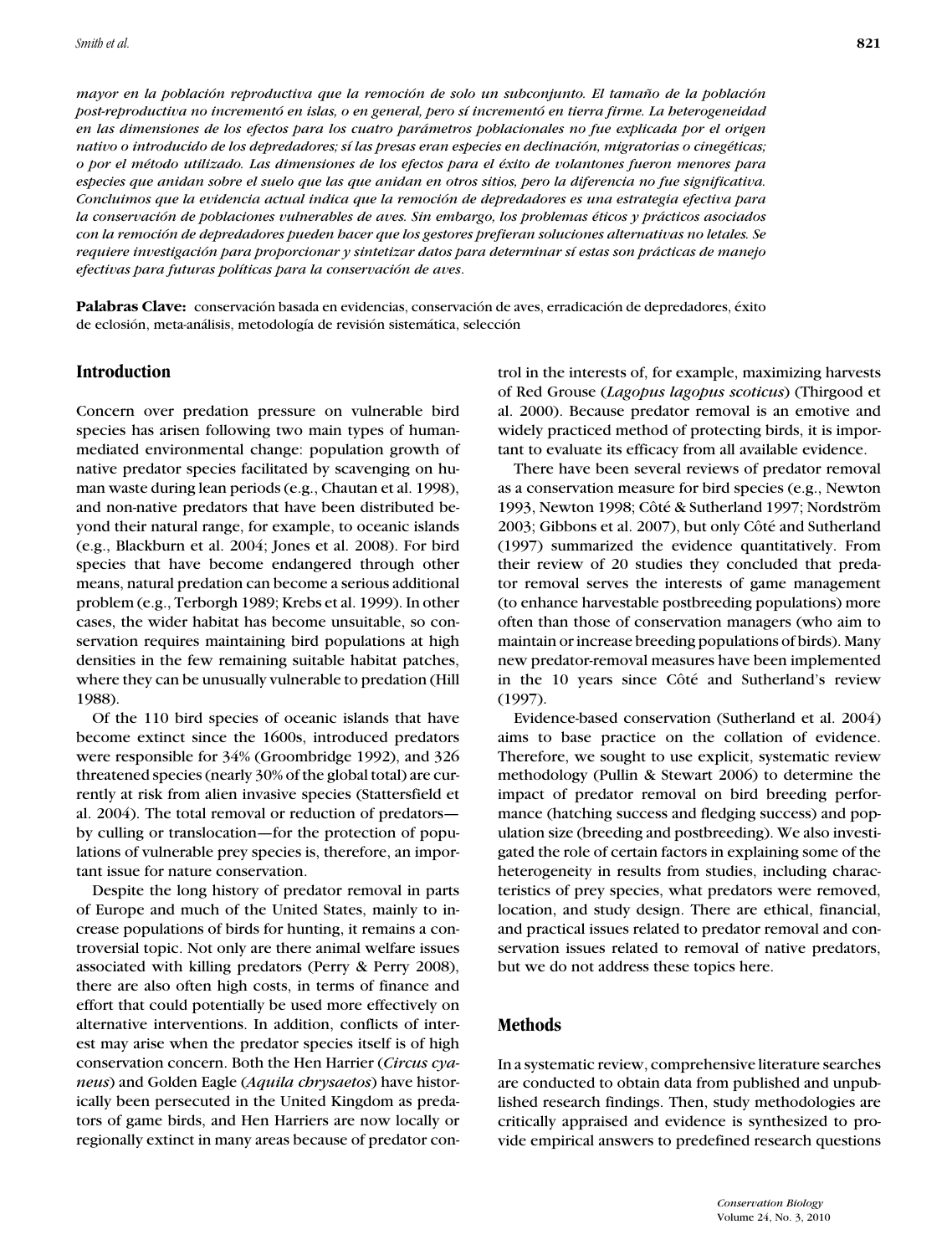(Pullin & Stewart 2006). This strict methodological and statistical protocol makes a systematic review more robust and powerful than a traditional literature review because it is more comprehensive, minimizes the chance of bias, and improves transparency, repeatability, and reliability (Roberts et al. 2006).

### **Defining the Research Question**

To carry out a systematic review, a specific question must first be defined that includes subject, intervention, and outcome elements, and is answerable in scientific terms (Pullin & Stewart 2006). The question must be clear at the start because it generates the literature search terms and determines relevance criteria. The question also must be practice or policy relevant and be generated by, or in collaboration with, relevant stakeholders because they will implement the interventions. The question of whether predator removal is an effective management strategy was highlighted by stakeholders at a workshop to identify important management or policy issues that could be tackled with an evidence-based approach. Predator control was one of the issues raised because, although it is fairly widely used, it is still a controversial topic. The systematic review question and review protocol were developed from the review by Côté and Sutherland (1997) and by consultation with relevant experts.

## **Search Strategy**

We identified relevant published and unpublished studies by searching multiple electronic databases and the Internet for English language search terms that stemmed from the following 15 words, in the following combinations, that were specific to the review question: (predator) AND (nest OR bird) AND (manage OR control OR remove OR reduction OR exclusion OR trap OR bait OR cage) or (predator) AND (exclosure OR fence OR eradicate OR cull).

In addition, specialist conservation and statutory organization websites were searched for data and for relevant experts and practitioners who were asked for appropriate study results. We also searched bibliographies of articles included in the review and where necessary contacted the first authors of relevant studies to ask for unpublished material and missing data. A more detailed report of the precise methodology used and results are in CEE (2009).

# **Study Inclusion Criteria**

The studies found through our search strategy were assessed for relevance according to an objective list of criteria derived from the review objectives that were formalized in a published protocol (CEE 2009) before the search for articles began. The discrimination process proceeded in two stages. First, all studies found were assessed by their title and abstract, and obviously irrelevant articles

were discarded. Articles without sufficient information in the title and abstract to determine relevance were automatically put through to the second stage. At this stage, a random subset of the articles was also assessed for relevance by a second independent reviewer to ensure relevance decisions were justifiable.

Articles that passed the first stage were subjected to the second stage of assessment. We viewed the full text of each article and included it in the systematic review if it provided data on specific bird population parameters in a predator-removal area (treatment) and the study included suitable controls. The controls could be either in an area with no predator removal during the same time period or in the same area before removal began. The four population parameters included were: adult breeding population size (density or count; counted in spring); hatching success of the prey species (percentage); fledging success (number fledged per pair); and postbreeding population size (density or count, counts in autumn including the nonbreeding young of the immediate past season). Predator removal could be by shooting, trapping, or poisoning. We did not include studies that used predatorexclusion methods, such as nest cages and fences; these studies were reviewed separately (CEE 2009).

The quality of data determined whether relevant studies were included in the review. We excluded studies if they had qualitative or quantitative data without comparators or variance measures; if additional management, such as habitat management, was carried out alongside predator removal in the treatment area; and if only artificial nests were monitored. A random subset of the articles viewed at the second stage was assessed for relevance and data quality by a second independent reviewer to ensure the rules laid down in the review protocol were applied consistently.

# **Data Extraction**

Data were extracted from the original studies with a priori rules (see the protocol in CEE [2009]) and summarized in previously designed spreadsheets to minimize bias. Sample sizes, means, and standard deviations for both treatment and control areas were used when provided. Otherwise we calculated them, either from raw data or from the statistics presented in the study. Some studies included data for a community of different prey species and, wherever possible, these species were disaggregated (these separate species data sets within a study are referred to as cases). We extracted separately nonindependent data sets, for example from different sites or years, but aggregated data at a study level to maintain independence. We calculated means across sites or years before effect sizes were generated for each study. To assess the role of certain factors in explaining some of the heterogeneity in results, we also extracted information from each study concerning the prey species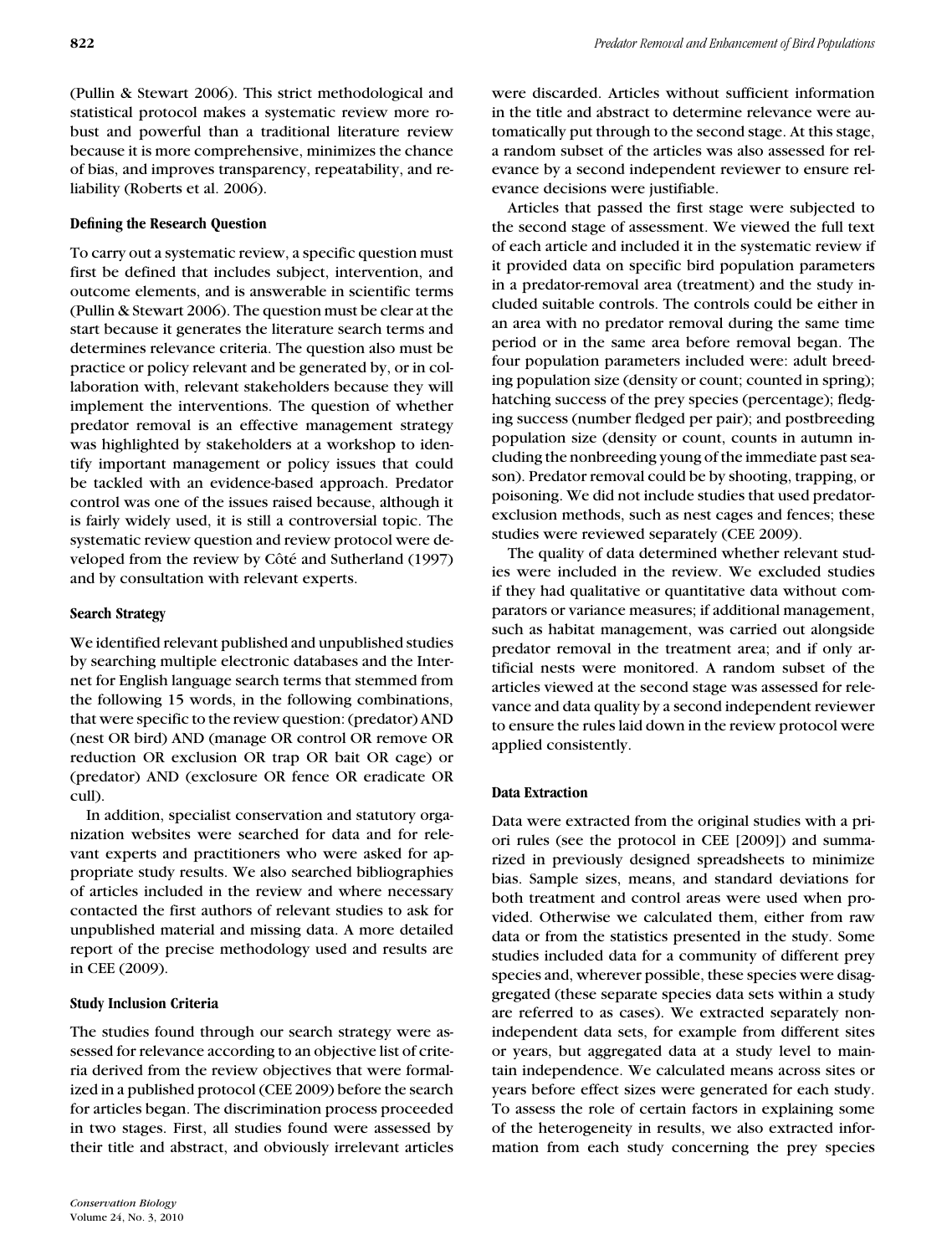(population status, game or nongame, migratory or nonmigratory, ground nesting or not ground nesting); predator species (native or introduced); location (island or mainland [islands defined as areas of land surrounded by sea that are  $\langle 2000 \text{ km}^2 \rangle$ ; and intervention (all or subset of predator species removed). To examine the role of study design in the observed response, we extracted study methodology (time series, simultaneous sites, or site reversal, i.e., where the control area became the predator-removal area and vise versa during the study), number of study sites, and time scale.

#### **Data Synthesis**

We explored the effect of predator removal on bird populations through meta-analysis. This requires that the results of each study be summarized on the basis of effect size—an estimate of the response to the treatment (Arnqvist & Wooster 1995; Osenberg et al. 1999). This estimate weights each data set; more weight is given to large studies with precise effect estimates than small studies with imprecise effect estimates. Because response data are continuous, we used Hedges' standardized mean difference (Hedges' *d*) to derive effect sizes, calculated as the treatment effect size relative to the variability observed for each study (Hedges & Olkin 1985). This metric allowed us to combine the different bird abundance parameters, such as density and counts, used in the primary studies (Deeks et al. 2001). We also calculated response ratios for each study, defined as the ratio of the means measured in the experimental to control areas, and used natural logarithms of the ratios to linearize and normalize the metric (Hedges et al. 1999). Sensitivity analyses were carried out to explore the impact of using the two different effect-size metrics (Hedges' *d* and log response ratios) and determine whether they resulted in similar conclusions.

Data were pooled and combined across studies to obtain an overall effect size of the treatment. We calculated this effect size with DerSimonian and Laird's (1986) random effects meta-analysis (Cooper & Hedges 1994). This model allows for the true effect size differing among studies and so is more appropriate than a fixed-effect model for ecological questions that seek to explain betweenstudy heterogeneity (Gurevitch & Hedges 1999). Because random-effects models include between-study variability when there is heterogeneity between studies, the model has wider confidence intervals on its summary effect than a fixed-effect model. We carried out analyses in Stata (version 8.2; Stata Corporation, College Station, Texas) and MetaWin (version 2.1, release 4.8; Rosenberg et al. 2000).

We examined the effect of predator removal by inspecting forest plots of the estimated treatment effects from the studies and their 95% confidence intervals (CI) and by formal tests of homogeneity (Thompson & Sharp 1999). As well as presenting treatment effect sizes, we provide percent success rates compared with the control group. These were calculated by converting the standardized mean difference into the correlation equivalent, which is equal to the success-rate differential between overlapping distributions of scores from two groups and so can be converted into percent success (see conversion table in Lipsey & Wilson 2001).

Publication and other biases were investigated by examining funnel-plot asymmetry (Egger et al. 1997). We calculated failsafe numbers to determine the number of additional (unpublished or missing) studies with a mean effect size of zero needed to reduce significance to *p* > 0.05 (Rosenthal 1979). If the failsafe number is larger than  $5n + 10$ , where *n* is the number of observed results, even with some publication bias, it can be considered a reliable estimate of the true effect (Rosenberg et al. 2000).

To explore ecological and methodological heterogeneity between studies, we investigated the relationship between treatment effects (Hedges' *d*) and categorical variables that were defined a priori with random-effects metaregression (univariate and multivariate) in the program Metareg (Stata Corporation) (Sharp 1998). (See "Data Extraction" for the sources of heterogeneity we investigated.) We report only results of significant relationships with covariates, and we lowered alpha to 0.01 to control for type 1 errors. For those variables that showed significant relationships with treatment effects, we used subgroup meta-analysis to explore variation in effect among different studies.

#### **Results**

#### **Description of Studies**

Of the 6555 articles identified by the search, 427 had sufficient potential relevance for full-text assessment. Ninety six of these articles presented data on 83 predatorremoval studies that fulfilled all the inclusion criteria and provided sufficient data to be included in our metaanalysis. In some situations separate articles provided data for different years of the same study. We extracted 175 cases from these, some of which had multiple output measures. Seventy-three percent of the articles were from peer-reviewed publications and 27% were from unpublished sources. Of published and unpublished titles identified during the search, 1.5% contained relevant comparative data. Of the studies included, 29 were conducted in Europe (17 in the United Kingdom), 30 in North America, 20 in Australasia (18 in New Zealand), and four elsewhere.

The 83 predator-removal studies included had relevant outcome measures for a total of 128 bird species. Breeding population size was measured in 51 studies, but only 19 studies measured postbreeding population numbers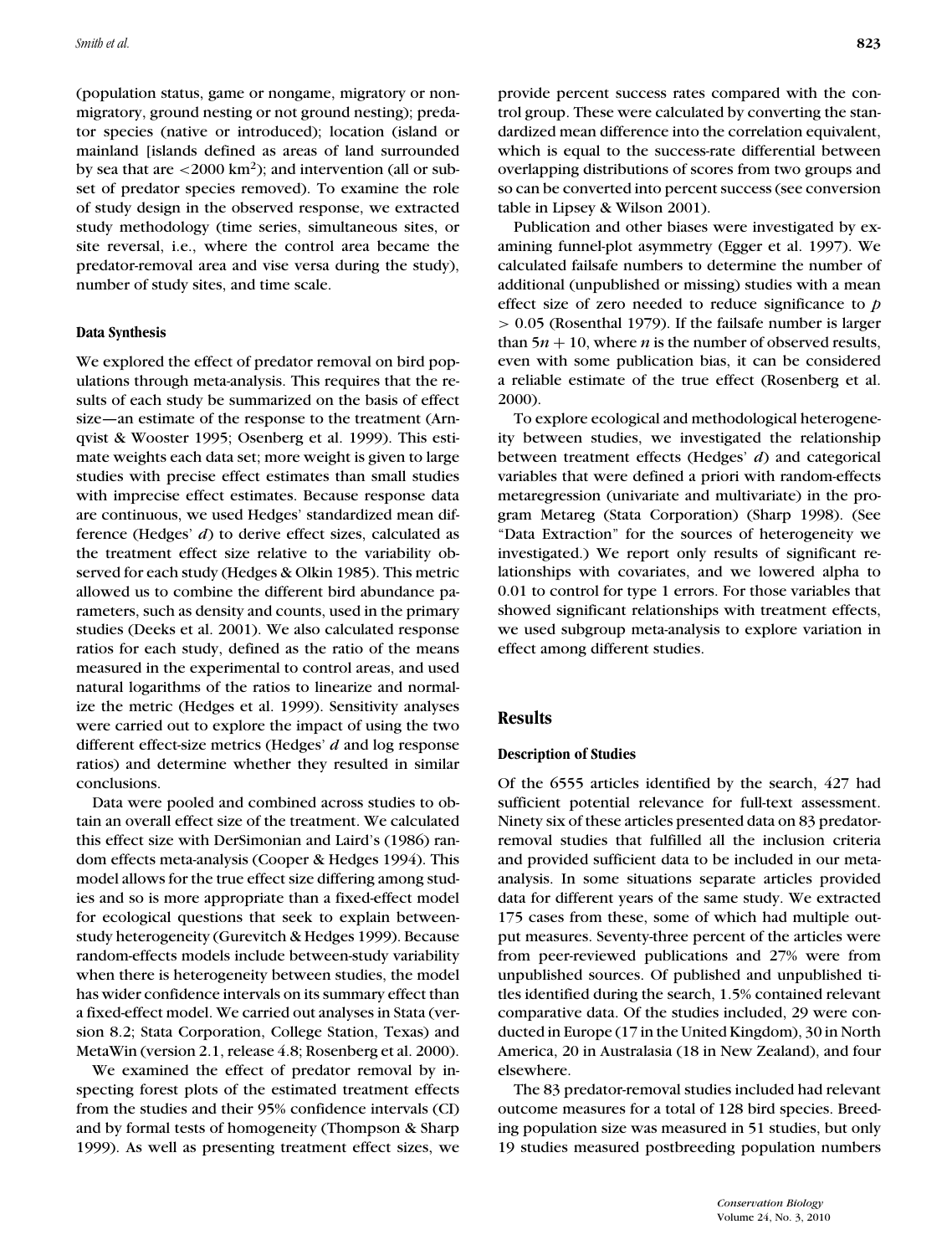(see Supporting Information). For comparison, Côté and Sutherland (1997) included 13 studies measuring breeding populations and 10 measuring postbreeding population size. Reproductive success was measured as hatching success in 36 studies and fledging success in 26 studies (Supporting Information); Côté and Sutherland (1997) included 14 studies that reported hatching success. The majority of studies used the percentage of nests found to calculate hatching success (45 out of 50), rather than a daily-exposure method (e.g., Mayfield [1961] method) (nine out of 50). Although percentage of nests found is less robust than a daily-exposure method, we included both types of data.

Only three of the studies presented before-aftercontrol-impact (BACI) data (Slagsvold 1980; Lawrence & Silvy 1995; Ratcliffe et al. 2005). The majority (63%) of studies compared predator-removal areas with control (no predator removal) areas, and in 10 of these 49 studies the removal and control sites were reversed during the study. The remaining 31 studies investigated parameters of bird populations before and after predator removal.

#### **Effectiveness of Predator Removal**

Comparing removal areas against control areas with Hedge's *d* as the effect size estimator showed that predator removal had a significant positive effect on hatching and fledging success (Fig. 1). The effect sizes showed an average 77% increase in hatching success and 79% increase in fledging success. (Conversion table of standardized mean difference effect sizes to success rates of the treatment group compared with the control group are from Lipsey and Wilson [2001].) The difference of 60% in postbreeding population size was not significant (Fig. 1), in contrast to the significant positive effect (71% increase) of predator removal on the longer-term mea-



*Figure 1. Pooled effect sizes and 95% confidence intervals of predator removal for hatching success, fledging success, postbreeding and breeding population size calculated with Hedge's* d *and response ratios (RR) as the effect-size estimators (*n*, sample size).*

sure of breeding population numbers (conversion table from Lipsey & Wilson 2001; Fig. 1).

Sensitivity analysis with response ratios confirmed that the pooled effect sizes were positive and significant for three of the four variables (hatching success, fledging success, and breeding population numbers), although effect sizes were smaller with less variation for each (Fig. 1). The effect on postbreeding populations was also significantly positive, which contrasted with the nonsignificant result of the meta-analysis with Hedge's *d* (Fig. 1). The effect sizes were, however, both small with lower 95% CIs very close to zero (Fig. 1). The failsafe number for the postbreeding data set was  $\lt 5n+10$ , where *n* is the number of observed results, which means results cannot be considered a reliable estimate of the true effect (Table 1; Rosenberg et al. 2000), as the conflicting sensitivity results suggest.

The funnel plots showed no bias in the reporting of results for fledging success, postbreeding, and breeding populations. The plot for hatching success, however, was consistent with publication bias, which indicated it was easier to publish small studies showing a large positive effect of predator removal (Fig. 2). This bias could have resulted in an overestimate of the effect size, but the three studies with large positive effect sizes had low weights and thus probably did not significantly affect the overall result. Studies with large weights were evenly distributed around the pooled effect size (Fig. 2). The failsafe number for hatching success estimated that 589 nonsignificant studies would be needed to challenge the significance of this conclusion. So even with some publication bias, the result of this analysis can be considered a reliable estimate of the true effect (Rosenberg et al. 2000).

#### **Reasons for Heterogeneity**

There was significant heterogeneity in effect sizes between cases for all four population parameters (Table 1) that was related to prey species type and also to intervention for fledging success, postbreeding population numbers, and breeding population numbers. Effect sizes for hatching success, although heterogeneous, were not significantly related to any of the covariates investigated. Heterogeneity was not explained by study methodology (simultaneous site, site reversal, or time series) for any of the parameters.

Whether or not the prey species nested on the ground explained some of the heterogeneity in effect sizes for fledging success (multivariate metaregression:  $r = 1.661$ [SE 0.566],  $p = 0.003$ ). Subgroup meta-analysis showed that fledging success in both groups of birds significantly increased with predator removal (Fig. 3a). The increase was not significantly larger for species that do not nest on the ground than for ground-nesting species.

Heterogeneity for the four parameters in response to predator removal was not explained by prey status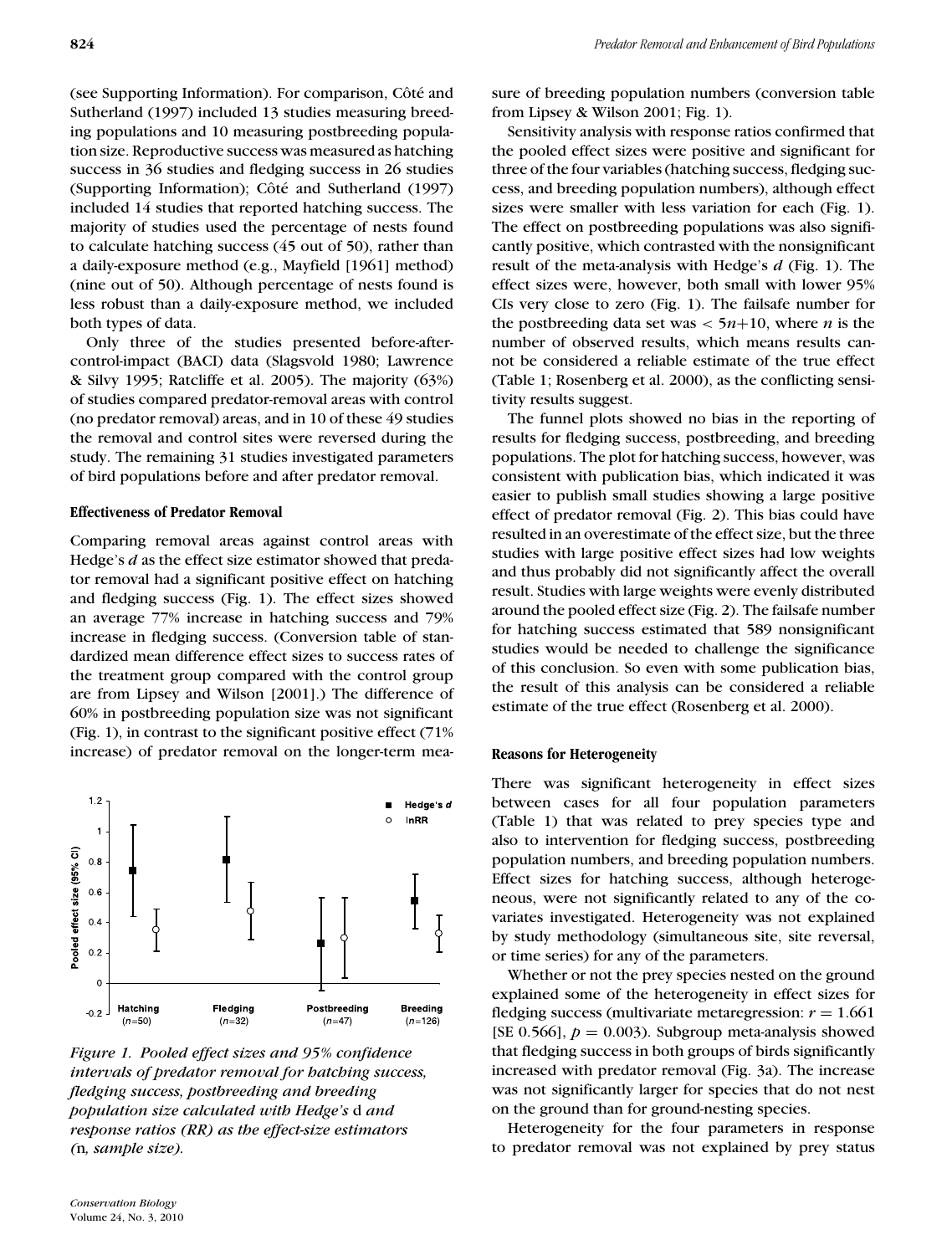| Parameter               | Number of cases<br>(number of studies) | Estimator | Heterogeneity      |                    | Failsafe         |
|-------------------------|----------------------------------------|-----------|--------------------|--------------------|------------------|
|                         |                                        |           | $\chi^2$ (Q)       | p                  | number           |
| <b>Hatching success</b> | 50 (36)                                | d<br>lnRR | 84.16<br>(269.08)  | 0.001<br>< 0.001   | 589*<br>$552*$   |
| Fledging success        | 32(26)                                 | d<br>lnRR | 46.24<br>37.78     | 0.039<br>0.187     | $351*$<br>$341*$ |
| Postbreeding            | 47(19)                                 | d<br>lnRR | 115.39<br>(24.60)  | < 0.001<br>0.996   | 53<br>45         |
| <b>Breeding</b>         | 126(51)                                | d<br>lnRR | 301.51<br>(245.35) | < 0.001<br>< 0.001 | $1203*$<br>1385* |

**Table 1. Heterogeneity between effect sizes calculated with Hedge's** *d* **and response ratios (RR) as the estimators for four bird population parameters.**

<sup>∗</sup>*Failsafe number* > *5*n + *10 indicates a reliable estimate of the true effect*.

(e.g., breeding populations multivariate metaregression: declining  $r = 0.178$  [SE 0.256],  $p = 0.486$ , increasing  $r =$ 0.242 [SE 0.275],  $p = 0.380$ ; whether or not the prey was a game species or whether the species was migratory or nonmigratory.

Some of the heterogeneity in effect size for breeding populations was explained by whether all or just a subset of predator species were removed (multivariate: *r* = −0.568, [SE 0.207], *p* = 0.006; univariate: *r* = −0.508 [SE 0.178],  $p = 0.004$ ). In both the cases there was a significant increase in breeding population size, as shown by subgroup meta-analysis, but the effect size was significantly greater when all predators were removed (Fig. 3b). Whether the predator species was native or introduced did not explain any of the heterogeneity for any of the parameters.

Whether predators were removed from a mainland or an island had a significant impact on the effect size for postbreeding populations (univariate:  $r = -0.802$ 



*Figure 2. Variation around the pooled effect size of predator removal (dashed line, 0.741) for hatching success calculated with Hedge's* d *as the effect-size estimator.*

[SE 0.297],  $p = 0.007$ ). Subgroup meta-analysis showed significant increases in postbreeding populations after predator removal on a mainland, whereas removal from islands had a nonsignificant negative effect on postbreeding population size (Fig. 3c).

#### **Discussion**

Côté and Sutherland (1997) concluded, on the basis of the evidence available to them, that predator removal was an effective way to increase postbreeding numbers (as required by game managers wishing to harvest a seasonal, temporary surplus of birds, most of which would not survive to breed) but that there was no significant increase in numbers of breeding birds in future seasons (as required by conservation managers for populations of vulnerable birds). Over the last decade, there has been considerable research on the costs and benefits of predator removal, which increased the number of studies we could review from 20 to 83, including an additional 12 studies published before 1996 (Supporting Information). Studies we included in our analyses were from 15 countries across six continents, and 38% of them were carried out on islands. A total of 128 prey species were included, of which 73% were ground nesting and 26% were game species.

Our results show that predator removal can produce significant increases in breeding population numbers and increase hatching and fledging success, as shown previously. There was an average increase of 71% in breeding populations in predator-removal areas compared with control areas. There was no relationship between effect size and prey status, which suggests that predator removal is an effective strategy for management of declining species (42% of cases reviewed here) as well as species that have increasing populations. This conclusion agrees with Holt et al. (2008); Côté and Sutherland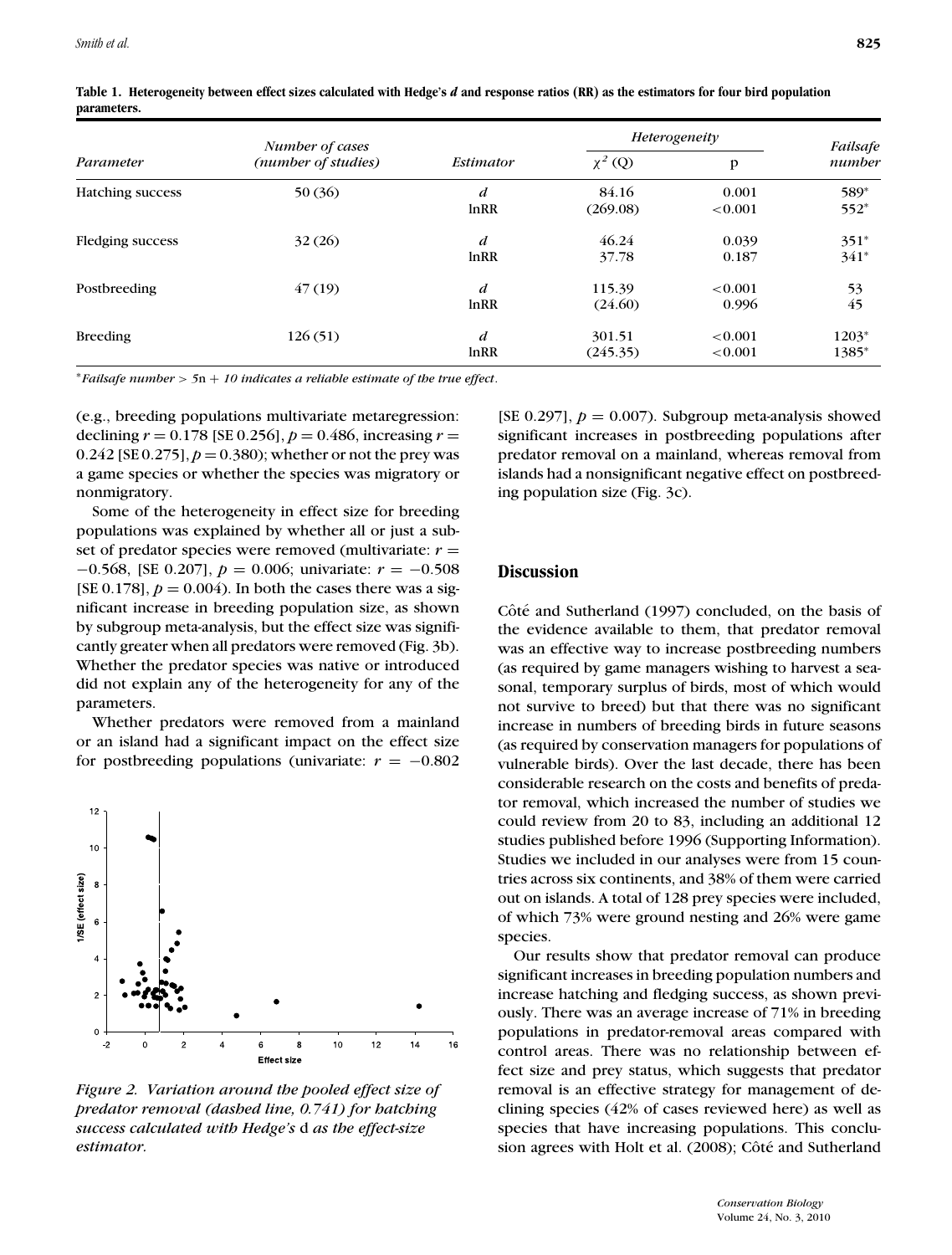

*Figure 3. Pooled effect size and 95% confidence intervals of predator removal calculated with Hedge's* d *as the effect-size estimator for (a) fledging success of ground-nesting birds and birds that do not nest on the ground, (b) breeding population size when all or just a subset of predators were removed, and (c) postbreeding population size on mainlands and islands. The sample size (*n*) is shown and significant effect sizes are indicated (*∗∗∗p < *0.001;* <sup>∗</sup>p < *0.05).*

(1997) found a similar effect size, but wider CIs meant their results were not significant.

A significantly larger increase in breeding population was achieved by removing all predator species rather than just a subset. The same effect has been found in ecological experiments (Trautman et al. 1974; Norrdahl &

Korpimäki 2000). Removing all predators excludes mesopredator release and population compensation, where the niche left by one predator species is filled by others (e.g., Greenwood 1986; Parr 1993; Rogers & Caro 1998; Crooks & Soulé 1999). Salo et al. (2007) showed that introduced predators have double the impact of native predators on prey populations, although their result was driven by the impact of introduced predators on the mammal community in Australia. Our effect sizes did not differ between native and introduced species. There are a number of other factors relating to predator ecology and behavior we did not investigate that may alter the effectiveness of predator-removal studies. For example, we did not investigate predator taxa, but Holt et al. (2008) showed that removing mammalian predators was more effective than removing avian predators.

In terms of prey type our results showed that although ground-nesting species are often thought to be most vulnerable to predation, the predation effect size was not higher for them than for other birds. Côté and Sutherland (1995), in their review of 110 studies, also found no difference in the rates of nest predation of groundnesting versus other bird species. Prey species were disaggregated within studies and analyzed as separate cases because the effect of predator removal is likely to vary for different species. This meant that not all cases were independent in our analyses, which may have affected our results. Nevertheless, due to the substantial sample sizes and the fact that we investigated heterogeneity in effects between studies, it is unlikely to have had a significant effect on the overall results.

Overall, we found that current evidence does not suggest that predator removal could enhance postbreeding populations. This was largely a sampling problem. The failsafe number showed that our sample size was insufficient to ensure that the pooled effect size was a reliable estimate of the true effect for postbreeding populations. Additional studies are therefore required that are well designed (over 30 studies were omitted from our review for lack of a control or spatial or temporal replicates) and ideally long term.

Our results showed there was a significant heterogeneity in the effect sizes for postbreeding populations, some of which was explained by whether the prey populations were on islands or mainlands. Predator removal resulted in increased postbreeding populations on mainlands, but not on islands. This difference helps explain the conflicting overall results between our review and Côté and Sutherland (1997)'s review; that analysis included only two studies from islands out of the 20 included (Marcström et al. 1988; Robertson et al. 1994), whereas 33 of the 83 (40%) studies that we included were from islands. Generalizing results across different ecological situations can be misleading, so we stress how important it is to assess the evidence from similar situations before deciding on interventions to be carried out and to monitor the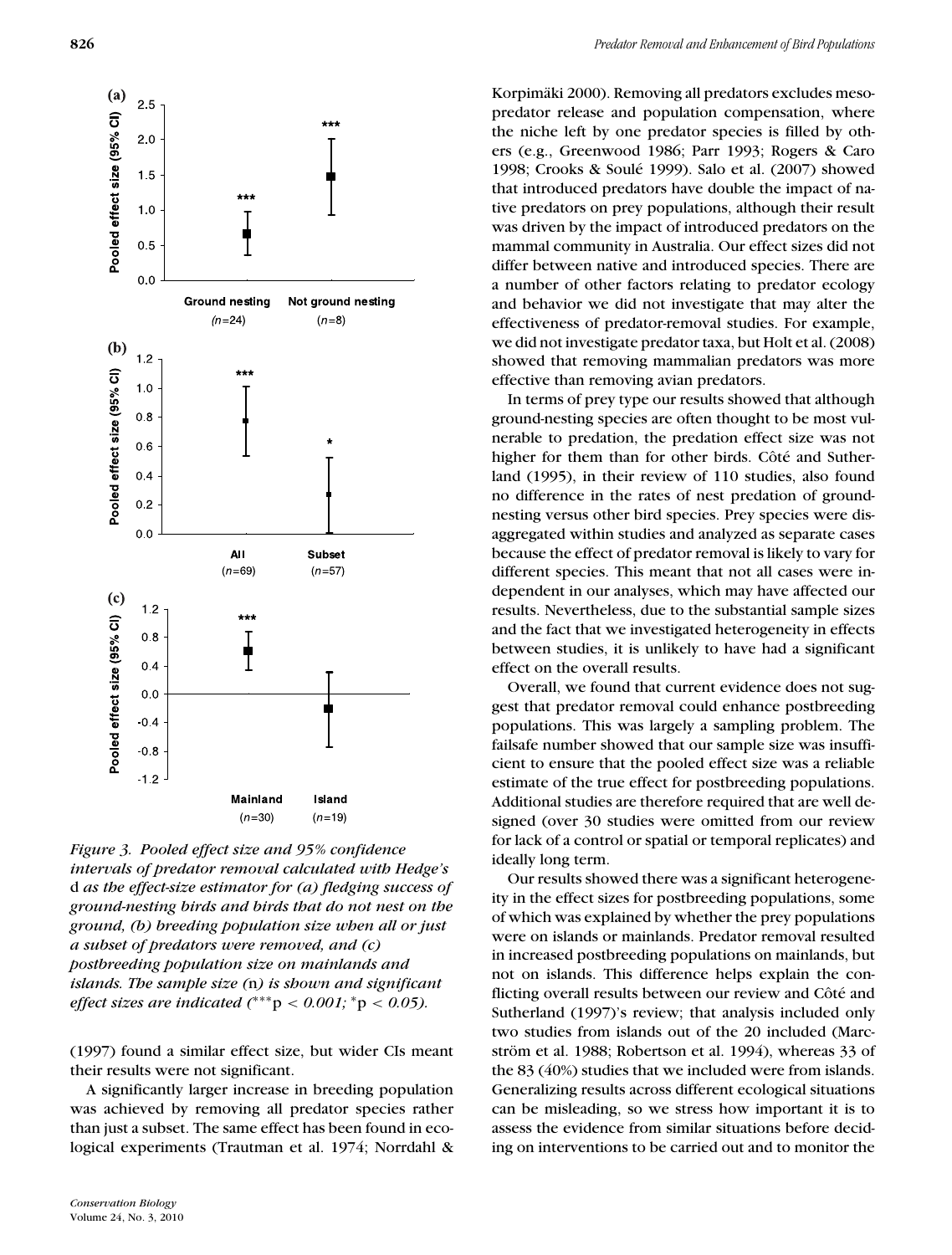effects of interventions once they are implemented. On mainlands increased postbreeding populations following predator removal confirms that it is an effective strategy for gamekeepers, who want to achieve a surplus of young birds for shooting in the autumn, whether or not any of them survive to breed. On islands, management is more likely to be for conservation purposes, where a surplus of young is useful only if enough of them join the breeding population.

On the basis of our results, we conclude that predator removal is an effective conservation strategy for enhancing bird populations. This type of management can have long-lasting benefits to prey populations, particularly following the eradication of predators from islands that cannot easily be reinvaded by predators (Veitch 2002; Nordström et al. 2003). In contrast, on mainlands, if predator removal is not continued, any positive effects on prey populations soon disappear as predators move back into the area (e.g., Duebbert & Lokemoen 1980; Tapper et al. 1982; Armstrong et al. 2006). This means predator removal needs to be a long-term management strategy. It also needs to be effective; the majority of studies did not present data on predator densities before and after removal, so we could not examine the success of predator reductions or eliminations in our analyses. Nevertheless, information that was provided indicated the predator reduction or elimination that authors were aiming for was not always achieved (e.g., Guthery & Beasom 1977; Duebbert & Lokemoen 1980; Frey et al. 2003; Meckstroth & Miles 2005).

If resources are limited, removing predators needs to be balanced against investing in habitat creation or improvement. Habitat management can be used either to reduce predation or to increase prey productivity (e.g., by increasing shelter [Schranck 1972; Brickle & Peach 2004], reducing fragmentation and thus the habitat edges used by predators [Chalfoun et al. 2002], increasing food resources [Martin 1992], or removing predator breeding or perch sites [Gibbons et al. 2007]). Nontarget species may also benefit from such habitat management. Predator exclusion could also be considered an alternative to predator removal. Studies investigating interventions such as exclusion fences and nest cages have yielded conflicting results; some found them effective for increasing nest success (e.g., Lagrange et al. 1995; Murphy et al. 2003; Ivan & Murphy 2005), whereas others did not (e.g., Loegering 1992; Mabeé & Estelle 2000; Hansen 2005).

Predator control is not only used as a management strategy for increasing bird numbers, it is also widely used for the protection of mammals. This is particularly the case for the protection of livestock to minimize economic losses. A wide range of predators are controlled to prevent losses of sheep, goats, and cattle for example, including coyotes (*Canis latrans*; e.g., Mitchell et al. 2004; Berger 2006), pumas (*Puma concolor*; Mazzoli et al. 2002) and lions (*Panthera leo*; Patterson et al. 2004).

moose (*Alces alces;* Kunkel & Pletscher 1999). Despite the wide use of predator-removal programs, losses to mammalian livestock and game are often unrelated to predator density, and the removal of predators often results in only a short-term reduction in prey losses (Graham et al. 2005). As for predator-removal programs for bird populations, this highlights the long-term nature of this type of management.

Our synthesis of current evidence demonstrates the effectiveness of predator removal for the conservation of bird populations and emphasizes some of the factors that must be considered before removal programs are carried out. Some of the ethical and practical problems associated with predator removal may lead managers to favor alternate, nonlethal solutions, so more research is needed to determine whether they too can result in improved bird populations. Continued synthesis of results from well-designed studies is vital in assessing the effectiveness of management practices for future conservation policy.

#### **Acknowledgments**

We thank all the authors and organizations that responded to our enquiries and the librarians who helped us obtain references. We are also grateful to D. Showler, R. Pople, L. Buyung-Ali, and C. King for their advice. This research was funded by a Natural Environment Research Council Knowledge Transfer Grant (NE/C508734/2) to A.S.P. and W.J.S. W.J.S. is supported by the Arcadia Fund.

#### **Supporting Information**

A table showing the ecological and experimental characteristics and outcomes of the studies included in the meta-analysis (Appendix S1) is available as part of the on-line article. The authors are responsible for the content and functionality of these materials. Queries (other than absence of the material) should be directed to the corresponding author.

#### **Literature Cited**

- Armstrong, D. P., E. H. Raeburn, R. M. Lewis, and D. Ravine. 2006. Modeling vital rates of a reintroduced New Zealand robin population as a function of predator control. Journal of Wildlife Management **70:**1028–1036.
- Arnqvist, G., and D. Wooster. 1995. Meta-analysis—synthesizing research findings in ecology and evolution. Trends in Ecology & Evolution **1:**236–240.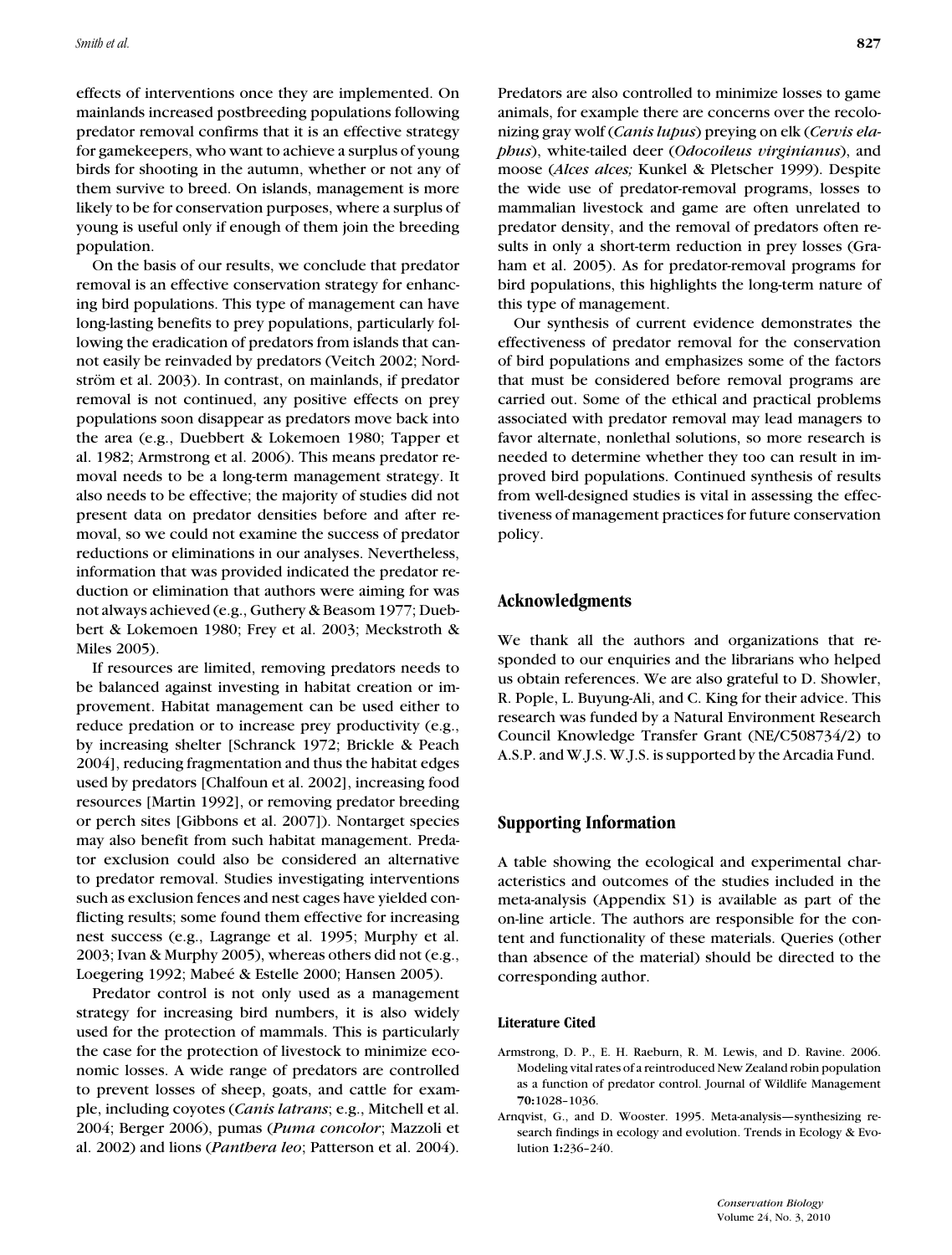- Berger, K. M. 2006. Carnivore-livestock conflicts: effects of subsidized predator control and economic correlates on the sheep industry. Conservation Biology **20:**751–761.
- Blackburn, T., P. Cassey, R. P. Duncan, K. L. Evans, and K. J. Gaston. 2004. Avian extinction and mammalian introductions on oceanic islands. Science **305:**1955–1958.
- Brickle, N. W., and W. J. Peach. 2004. The breeding ecology of reed buntings *Emberiza schoeniclus* in farmland and wetland habitats. Ibis **146:**69–77.
- CEE (Collaboration for Environmental Evidence). 2009. Systematic review 38—Is predator control an effective strategy for enhancing bird populations? Centre for Evidence-Based Conservation, University of Wales, Bangor. Available from http://www.environmentalevidence. org/SR38.html (accessed October 2009).
- Chalfoun, A. D., R. Frank, F. R. Thompson, and M. J. Ratnaswamy. 2002. Nest predators and fragmentation: a review and meta-analysis. Conservation Biology **16:**306–318.
- Chautan, M., D. Pontier, and M. Artois. 1998. Role of rabies in recent demographic changes in red fox (*Vulpes vulpes*) populations in Europe. Mammalia **64:**391–410.
- Cooper, H., and L. V. Hedges. 1994. The handbook of research synthesis. Russell Sage Foundation, New York.
- Côté, I. M., and W. J. Sutherland. 1995. The scientific basis for predator control for bird conservation. Research Report 144, English Nature, Peterborough, United Kingdom.
- Côté, I. M., and W. J. Sutherland. 1997. The effectiveness of removing predators to protect bird populations. Conservation Biology **11:** 395–405.
- Crooks, K. R., and M. E. Soulé. 1999. Mesopredator release and avifaunal extinctions in a fragmented system. Nature **400:**563–566.
- Deeks, J. J., D. G. Altman, and M. J. Bradburn. 2001. Statistical methods for examining heterogeneity and combining results from several studies in meta-analysis. Pages 285–312 in M. Egger, G. D. Smith, and D. G. Altman, editors. Systematic reviews in health care: meta-analysis in context. British Medical Journal Publishing Group, London.
- DerSimonian, R., and N. Laird. 1986. Meta-analysis in clinical trials. Controlled Clinical Trials **7:**177–188.
- Duebbert, H. F., and J. T. Lokemoen. 1980. High duck nesting success in a predator-reduced environment. Journal of Wildlife Management **44:**428–437.
- Egger, M., G. Davey-Smith, M. Schneider, and C. Minder. 1997. Bias in meta-analysis detected by a simple graphical test. British Medical Journal **315:**629–634.
- Frey, S. N., S. Majors, M. R. Conover, T. A. Messmer, and D. L. Mitchell. 2003. Effect of predator control on ring-necked pheasant populations. Wildlife Society Bulletin **31:**727–735.
- Gibbons, D. W., et al. 2007. The predation of wild birds in the UK: a review of its conservation impact and management. Page 54 in RSPB Research Report. Royal Society for the Protection of Birds, Sandy, United Kingdom.
- Graham K., A. P. Beckerman, and S. Thirgood. 2005. Human– predator–prey conflicts: ecological correlates, prey losses and patterns of management. Biological Conservation **122:**159–171.
- Greenwood, R. J. 1986. Influence of striped skunk removal on upland duck nest success in North Dakota. Wildlife Society Bulletin **14:**6–11.
- Groombridge, B. 1992. Global biodiversity: status of the earth's living resources. Chapman and Hall, London.
- Gurevitch, J., and L. V. Hedges. 1999. Statistical issues in ecological meta-analyses. Ecology **80:**1142–1149.
- Guthery, F. S., and S. L. Beasom. 1977. Responses of game and nongame wildlife to predator control in South Texas. Journal of Range Management **30:**404–409.
- Hansen, K. 2005. Protection of shorebirds at three northland breeding sites—Mangawhai, Waipu, and Ruakaka. New Zealand Department of Conservation, New Zealand.
- Hedges, L. V., J. Gurevitch, and P. S. Curtis. 1999. The meta-analysis of response ratios in experimental ecology. Ecology **80:**1150–1156.
- Hedges, L. V., and I. Olkin. 1985. Statistical methods for meta-analysis. Academic Press, Orlando, Florida.
- Hill, D. 1988. Population dynamics of avocets (*Recurvirostra avocetta* L.) breeding in Britain. Journal of Animal Ecology **57:**669–683.
- Holt, A. R., Z. G. Davies, C. Tyler, and S. Staddon. 2008. Meta-analysis of the effects of predation on animal prey abundance: evidence from UK Vertebrates. Public Library of Science ONE **3** DOI:. 10.1371/journal.pone.0002400.
- Ivan, J. S., and R. K. Murphy. 2005. What preys on piping plover eggs and chicks? Wildlife Society Bulletin **33:**113–119.
- Jones, H. P., B. R. Tershy, E. S. Zavaleta, D. A. Croll, B. S. Keitt, M. E. Finkelstein, and G. R. Howald. 2008. Severity of the effects of invasive rats on seabirds: a global review. Conservation Biology **22:**16–26.
- Kunkel, K., and D.H. Pletscher. 1999. Species-specific population dynamics of cervids in a multipredator ecosystem. Journal of Wildlife Management **63:**1082–1093.
- Krebs, J. R., J. D. Wilson, R. B. Bradbury, and G. M. Siriwardena. 1999. The second Silent Spring? Nature **400:**611.
- Lagrange, T. G., J. L. Hansen, R. D. Andrews, A. W. Hancock, and J. M. Kienzler. 1995. Electric fence predator exclosure to enhance duck nesting—a long-term case-study in Iowa. Wildlife Society Bulletin **23:**261–266.
- Lawrence, J. S., and N. J. Silvy. 1995. Effect of predator control on reproductive success and hen survival of Attwater's prairie-chicken. Pages 275–282 in A. G. Eversole, editor. Proceedings of the 49th annual conference—Southeastern association of fish and wildlife agencies. Southeastern Association of Fish and Wildlife Agencies, Nashville, Tennessee.
- Lipsey, M. W., and D. B. Wilson. 2001. Practical meta-analysis. SAGE Publications, Thousand Oaks, California.
- Loegering, J. P. 1992. Piping plover breeding biology, foraging ecology, and behavior on Assateague Island National Seashore, Maryland. Page 248. Virginia Polytechnic Institute, Blacksburg, Virginia.
- Mabeé, T. J., and V. B. Estelle. 2000. Assessing the effectiveness of predator exclosures for Plovers. Wilson Bulletin **112:**14–20.
- Marcström, V., R. E. Kenward, and E. Engren. 1988. The impact of predation on boreal tetraonids during vole cycles: an experimental study. Journal of Animal Ecology **57:**859–872.
- Martin, T. E. 1992. Interaction of nest predation and food limitation in reproductive strategies. Current Ornithology **9:**633– 637.
- Mayfield, H. 1961. Nesting success calculated from exposure. Wilson Bulletin **73:**255–261.
- Mazzoli, M., M.E. Graipel, and N. Dunstone. 2002. Mountain lion depredation in southern Brazil. Biological Conservation **105:**43–51.
- Meckstroth, A. M., and A. K. Miles. 2005. Predator removal and nesting waterbird success at San Francisco Bay, California. Waterbirds **28:**250–255.
- Mitchell, B.R., M.M. Jaeger, and R.H. Barrett. 2004. Coyote depredation management: current methods and research needs. Wildlife Society Bulletin **32:**1209–1218.
- Murphy, R. K., R. J. Greenwood, J. S. Ivan, and K. A. Smith. 2003. Predator exclusion methods for managing endangered shorebirds: are two barriers better than one? Waterbirds **26:**156–159.
- Newton, I. 1993. Predation and limitation of bird numbers. Current Ornithology **11:**143–198.
- Newton, I. 1998. Population limitation in birds. Academic Press, London.
- Norrdahl, K., and E. Korpimäki. 2000. Do predators limit the abundance of alternative prey? Experiments with vole-eating avian and mammalian predators. Oikos **91:**528–540.
- Nordström, M. 2003. Introduced predator in Baltic Sea Archipelagos: variable effects of feral mink on bird and small mammal populations. Turun Yliopisto, Finland.